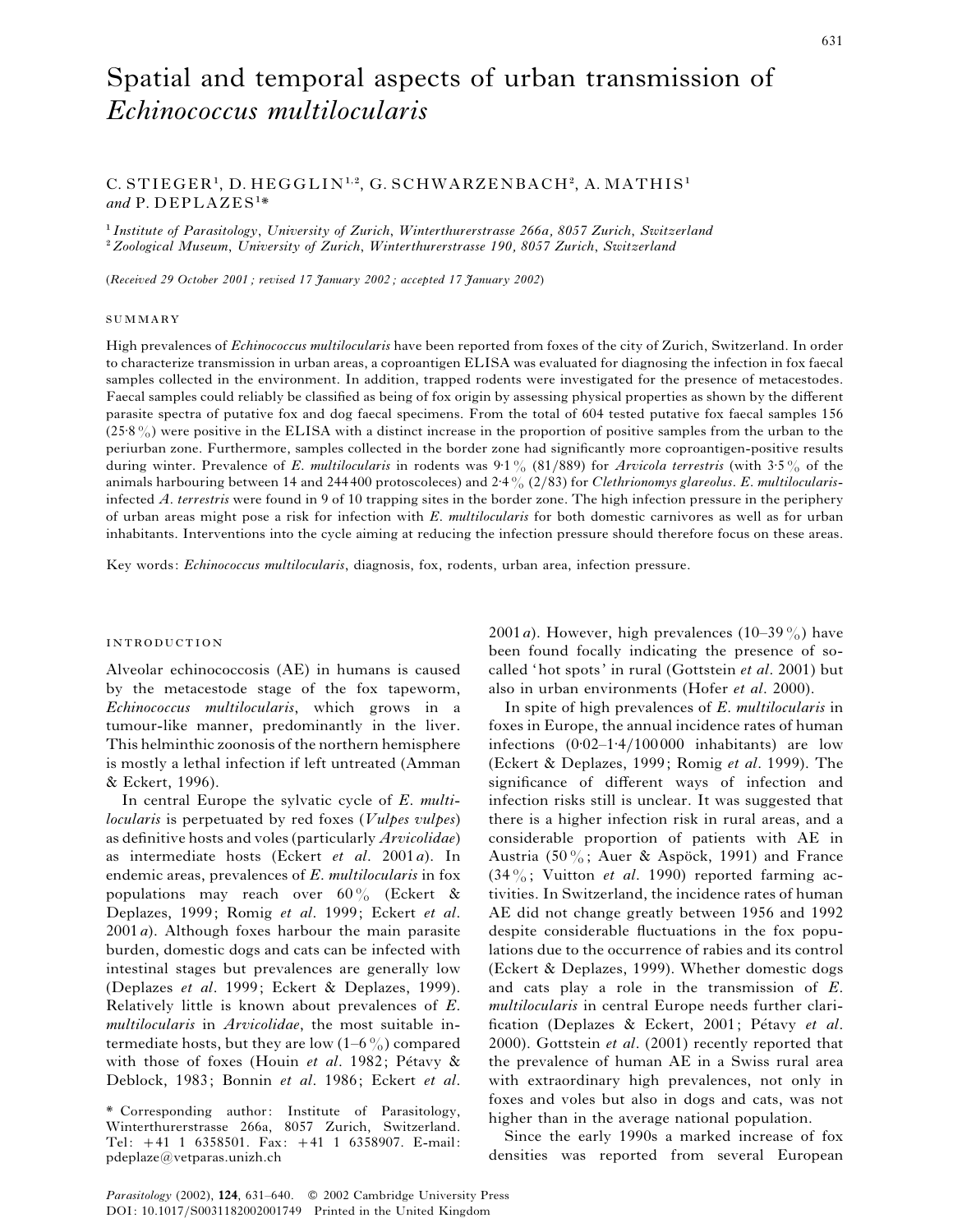countries (Artois, 1997). Coincidentally, suburban and urban areas were invaded by fox populations (Gloor *et al*. 2001) a phenomenon well known in Great Britain since the 1930s (Harris & Rayner, 1986). In Switzerland, fox breeding dens were reported in 20 of the 30 largest cities (Gloor *et al*. 2001). The urban fox population in the city of Zurich is currently estimated to consist of approximately 500 animals with densities of up to 10 adult foxes/km<sup>2</sup> (Deplazes *et al.* 2002). Only recently we have described the existence of an urban cycle of *E*. *multilocularis* in the city of Zurich (Hofer *et al*. 2000). In that study the prevalence of *E*. *multilocularis* was found to be  $44.3\%$  in urban foxes and up to  $66.7\%$  in foxes from the outskirts of the city. Hence, the increasing fox densities in urban dwellings, and the high prevalence of *E*. *multilocularis* in foxes, raise the question whether a much larger human population may be exposed to a higher infection risk. The main issue of this study was to characterize spatial and temporal aspects of urban transmission of *E*. *multilocularis* by investigating fox faecal samples collected in the environment and different rodent species at necropsy.

## MATERIALS AND METHODS

# *Study area*

The survey was conducted in the municipality of Zurich, Switzerland, referred to in this study as ' the city of Zurich' with a population of 390 000. The study area  $(87 \text{ km}^2)$  was divided into an urban, a border and a periurban zone comprising 34, 36, and  $17 \text{ km}^2$ , respectively (Fig. 1). The urban zone is mainly a residential one with little green space. The periurban zone consists of forests, fields, pastures and meadows, which are intensively used for recreational activities. The border zone, which divides the urban and the periurban zone and which was defined as extending 250 m from the border of the built-up area into the residential area of the city and into the periurban surrounding, includes mostly residential areas, allotments, cemeteries, sports fields and public places.

# *Sampling and identification of fox faecal samples*

Between December 1998 and October 2000, a total of 604 putative fox faecal samples were collected from the urban zone (203 specimens), the border zone (344 specimens) and the periurban zone (57 specimens).

The year was divided into 3 periods: spring (March–June, to coincide with fox birth and lactation; 146 faeces); summer/autumn (July–October, to coincide with growth and independence of cubs; 201 faeces); winter (November–February, to coincide with the dispersal period and mating; 257 faeces).

For safety precautions, all samples were stored at  $-80$  °C for at least 5 days before being further examined (Deplazes *et al*. 1999). The samples were identified as being of fox origin by examining their size, shape, smell and the presence of food remnants such as hair, fruit and feathers. Parameters like relative age, intensity of typical fox smell and homogeneity of faeces were partially recorded in the field with 4 graduations for each parameter. Relative age was judged by shape, humidity (considering weather conditions) and signs of decomposition.

Because of a large dog population in the city, this classification strategy was evaluated by comparing the parasite spectra of 3 groups of faecal samples from a public park. Faecal samples were judged as being of dog  $(n=25)$  or fox  $(n=40)$  origin by the criteria mentioned above. Another 31 faecal samples were obtained from deposit boxes into which dog owners dispose of their animals' faeces collected in plastic bags. Parasitological examination was performed with a combined sedimentation/flotation technique with zinc chloride solution (density 1±4) and microscopical identification of the helminth eggs.

# *Sampling of rodents*

From August 1999 to November 2000, a total of 1155 rodents were caught. Tong traps were used to catch 889 *Arvicola terrestris* and 27 *Microtus* sp., whereas 83 *Clethrionomys glareolus*, 154 *Apodemus* sp. and 2 *Microtus* sp. were trapped with live traps (Longworth traps, Penlon Ltd, Oxon, GB). Other accidentally trapped animals e.g. shrews, moles and rats, were excluded from the study. Animals in live traps were anaesthetized with Metofane® (Pitman Moore, Mundelein, IL, USA) and subsequently killed by neck dislocation.

Most animals were trapped in the border and in the periurban zone. In order to estimate prevalences of *E*. *multilocularis* in different areas we regularly (1–3 month intervals) trapped *A*. *terrestris* at 10 trapping sites resulting in catching between 33 and 113 individuals per site throughout the investigation period. Rodents were stored at  $-20$  °C if immediate dissection was not possible.

# *Age determination of rodents*

The rodents were classified as being adults or subadults/juveniles based on body weight, body length (as measured from the tip of the nose to the first vertebra of the tail) and development of sexual organs. From 521 female *A*. *terrestris*, 163 showed signs of reproduction (placental scars, lactating mamma or different stages of gravidity). The body weight of all these females exceeded, with one exception,  $60 \text{ g}$   $(62.2-135 \text{ g})$ ; mean  $89 \text{ g}$ ; median 88 g) and their body length ranged between 122 mm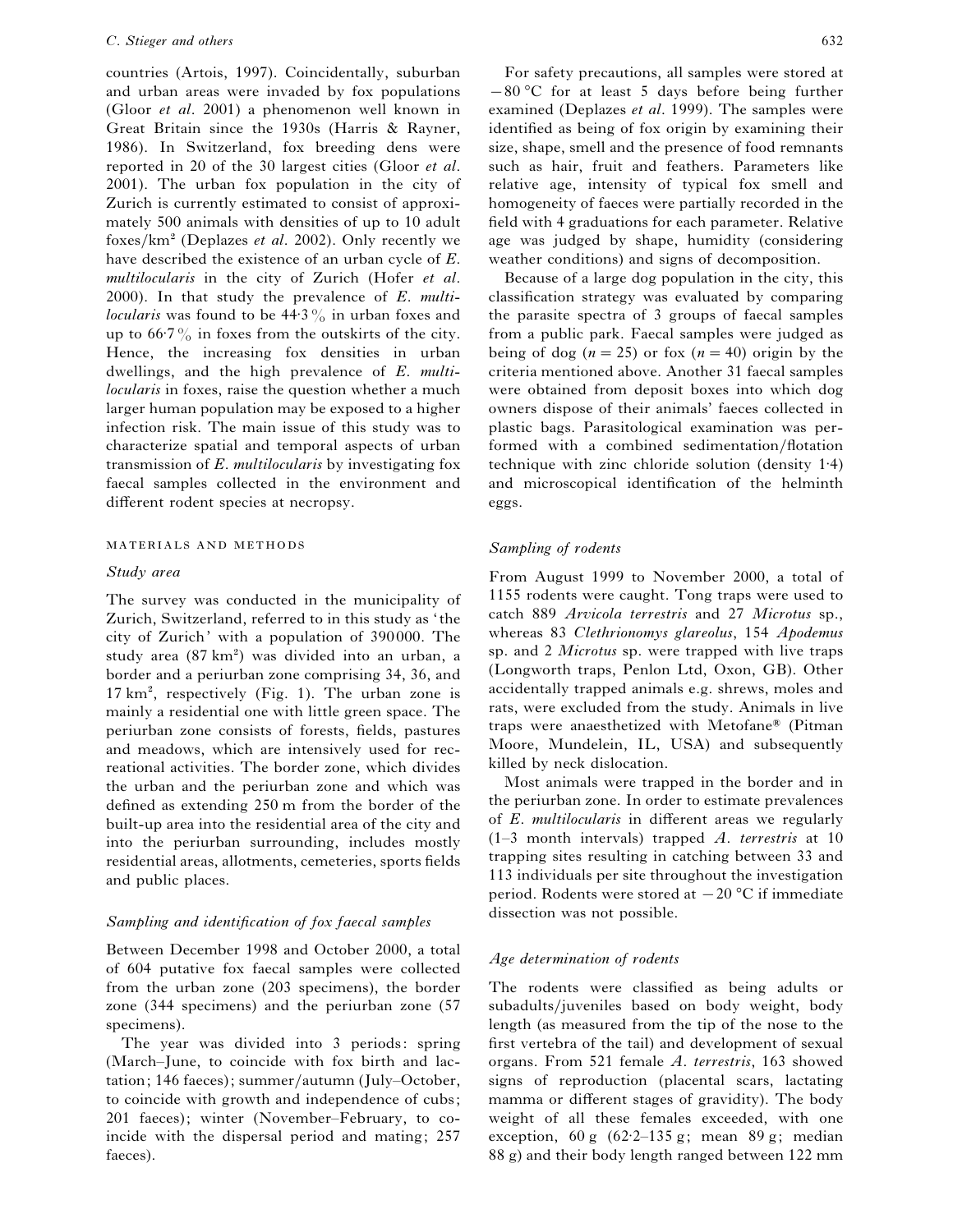

Fig. 1. Spatial distribution of trapped *Arvicola terrestris* and sampled fox faeces in the city of Zurich, Switzerland. (A) Polygons of trapping sites with more than 30 trapped *Arvicola terrestris*, number of infected and number of trapped animals per trapping site (prevalence of *Echinococcus multilocularis* in parentheses); (B) 156 coproantigenpositive fox faeces (black triangles) and 448 coproantigen negative fox faeces (white triangles). Black: lakes and rivers; light grey: urban zone  $(34 \text{ km}^2)$ ; white: border zone  $(36 \text{ km}^2)$ ; dark grey: periurban zone  $(17 \text{ km}^2)$ .

and 165 mm. Therefore, *A*. *terrestris* with body weights above 60 g and body length above 120 mm were classified as adults.

# *Diagnosis of* E. multilocularis *in faecal samples collected in the environment*

Detection of *E*. *multilocularis* coproantigens with a validated sandwich–ELISA (EM–ELISA) was performed exactly as described by Deplazes *et al*. (1999). Results were expressed as corrected  $A_{405nm}$  (value of specific reaction minus value of control reaction). Samples with high absorbancies in both specific and control reactions were repeated after being diluted 1:2 with a negative control. Samples with persisting high values in both reactions were excluded from the study.

A cluster analysis (SYSTAT®, SPSS Science, Chicago, IL, USA) was carried out with the 604 samples identified as being of fox origin to determine an intrinsic cut-off value (Greiner *et al*. 1994). After performing the cluster analysis 6 times (2-, 3-, 4-, 5-, 6-, 7-cluster separation) 27 clusters were obtained which were arbitrarily classified as 'high-' or 'lowresponders'. Calculation of the mean value plus 3 standard deviations of all clusters classified as 'lowresponders' yielded a cut-off value  $(A_{405mn})$  of 0.21, which was slightly higher than that previously determined with fox intestinal contents  $(A_{405nm} 0.15;$ Deplazes *et al*. 1999).

Results from ELISAs were further evaluated by isolating *Taeniid* eggs from 40 randomly selected faecal samples of foxes followed by *E*. *multilocularis*specific PCR as described previously (Mathis, Deplazes & Eckert, 1996).

# *Detection of metacestodes in rodents*

All dissected rodents were carefully examined macroscopically for lesions in livers and other organs. Morphological identification of metacestodes of *Taenia* sp. included analyses of hook number and morphology. *E*. *multilocularis* metacestode tissue was identified either morphologically or by detection of *E*. *multilocularis* DNA using a modified PCR (Dinkel et al. 1998) with a single primer pair (EM-H15 [5'-CCATATTACAACAATATTCCTATC-3']; EM-H17 [5«-GTGAGTGATTCTTGTTAGGGGAA- $(G-3')$ ).

Lesions exceeding 2 mm in diameter were investigated microscopically. *E*. *multilocularis* metacestodes containing protoscoleces were cut into small pieces, squashed, washed with PBS through a sieve (1 mm mesh size) and the number of protoscoleces in the whole flow-through fraction was counted with an inverted microscope if few protoscoleces  $(< 100)$ were present or their total number was calculated from the counting of 3 subsamples of 100  $\mu$ l.

## *Statistics*

Differences in the proportion of coproantigenpositive faeces and in prevalences of *E*. *multilocularis* in rodents were compared by  $\chi^2$  tests. If the minimum entry in the table of expectation was less than 5, *P* values were calculated with the program Actus (Estabrook & Estabrook, 1989) which performs randomized contingency tables and gives probabilities for deviations from expected values. *P* values less than 0.05 were considered significant if consistent with Bonferoni corrections. Confidence intervals (95 $\%$ ; CI) were calculated with GraphPad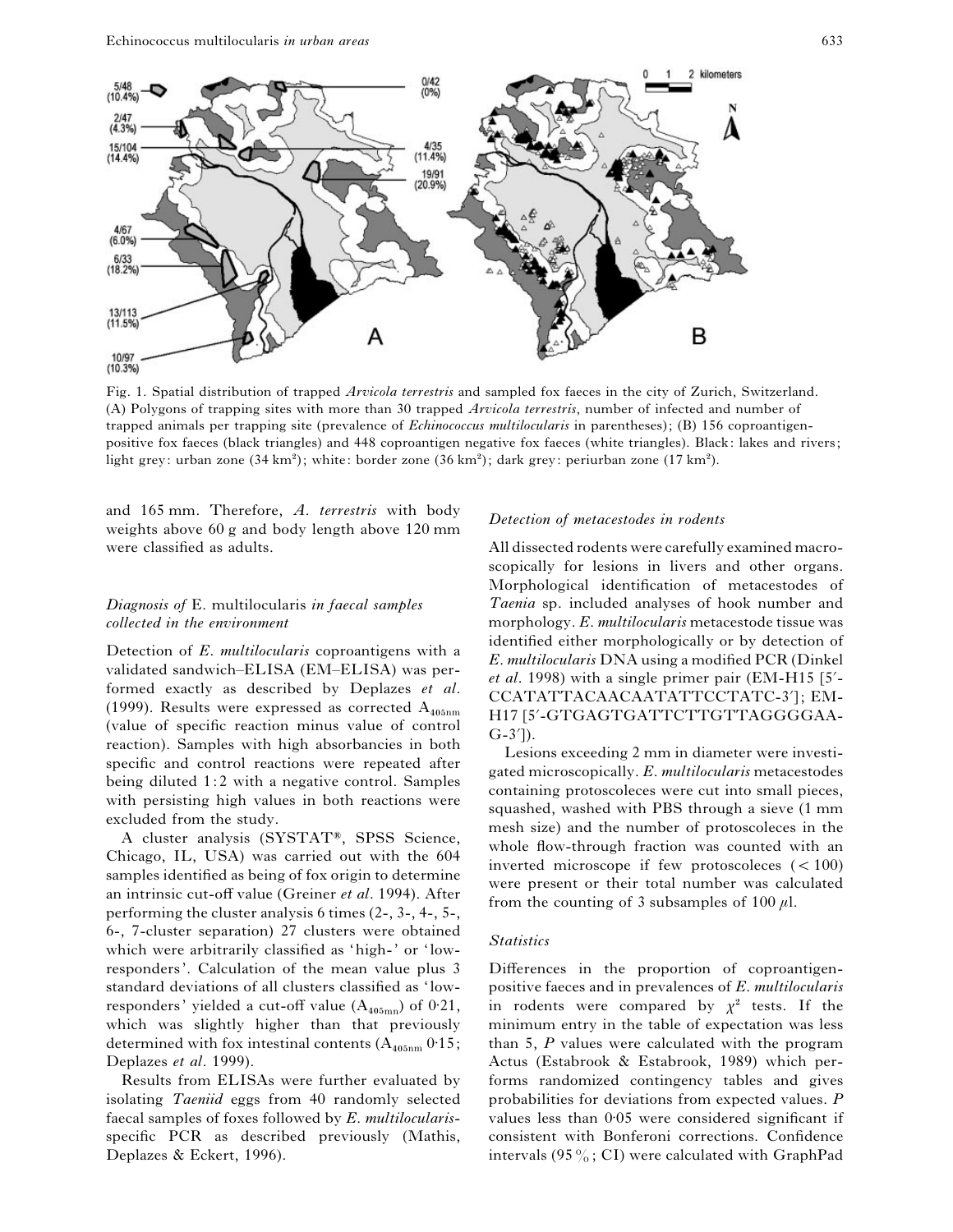Table 1. Helminthic infections determined by detection of *Echinococcus multilocularis*-specific coproantigens by ELISA and by microscopical identification of eggs in faecal samples collected in the field and classified as fox faeces (A), dog faeces (B) or dog faeces from deposit boxes (C) in a public park in Zurich, Switzerland

| (n)   | Sample type E. multilocularis Taeniid<br>coproantigen* | $eggs*$  | Capillaria Toxocara Trichuris<br>$eggs*$       | eggs                    | eggs |
|-------|--------------------------------------------------------|----------|------------------------------------------------|-------------------------|------|
| A(40) | 18 (45 $\%$ )                                          |          | $16 (40\%)$ $22 (55\%)$ $8 (20\%)$ $3 (7.5\%)$ |                         |      |
| B(25) |                                                        |          |                                                | $1(4\%)$ $1(4\%)$       |      |
| C(31) |                                                        | $\theta$ |                                                | $1(3.2\%)$ $1(3.2\%)$ 0 |      |

\* Significant differences between (A) and  $(B, C): P < 0.001$  (Actus randomization test).



Fig. 2. Results of the *Echinococcus multilocularis* coproantigen ELISA (Deplazes *et al*. 1999), microscopical identification of Taeniid eggs and the *E*. *multilocularis*-specific PCR (Mathis *et al*. 1996) from 40 field samples classified as fox faeces in the city of Zurich, Switzerland. ( $\bigcirc$ ) PCR negative; ( $\bigcirc$ ) PCR positive. The cut-off value  $(A_{405nm})$  for the ELISA was determined by a cluster analysis (Greiner *et al*. 1994) with 604 field faecal samples.

StatMate<sup>TM</sup> (GraphPad Software Inc., San Diego, CA, USA).

The degree of overdispersion of the protoscoleces burden in rodents was calculated using the maximum likelihood estimate of *k*, the parameter of the negative distribution which tends towards 0 as parasite aggregation increases (Wilson & Grenfell, 1997).

#### **RESULTS**

# *Identification of faecal samples collected in the environment*

The sampling strategy for faecal samples from the environment was tested by examining the parasite

spectra of 2 groups considered to be of fox or dog origin and of dog samples derived from deposit boxes (Table 1). Parasitological examination revealed the presence of helminth eggs in 27 of the 40  $(67.5\%)$  environmental faecal samples, which were presumed to be fox faeces, in 2 of the 25 samples judged as dog faeces and in 2 of the 31 dog samples from deposit boxes. The 40 presumed fox faeces contained significantly more often Taeniid and *Capillaria* eggs, and in 45 $\%$  of the samples coproantigens of *E*. *multilocularis* were detected by EM– ELISA (Table 1). Neither Taeniid eggs nor specific coproantigens of *E*. *multilocularis* could be detected in the 56 putative dog faeces (collected in the environment and from deposit boxes). No significant differences in the distribution of helminth eggs were found between these 2 groups of dog faeces.

# *Evaluation of the* E. multilocularis *coproantigen ELISA* (*EM–ELISA*) *with faecal samples collected in the environment*

Comparison of *E*. *multilocularis* coproantigen detection, Taeniid egg isolation and *E*. *multilocularis*specific PCR with 40 randomly selected samples identified as fox faeces are shown in Fig. 2. Taeniid eggs were isolated from 21 (53%) of the faecal samples of which 17 (43 $\frac{\partial}{\partial}$ ) were positive in the *E*. *multilocularis*–specific PCR. The sensitivity of the EM–ELISA for patent *E*. *multilocularis* infections, as determined by PCR, was  $88\%$ . All 19 samples free of Taeniid eggs were negative by PCR, but 4 of these samples were positive in the coproantigen ELISA.

With the aim to determine antigen stability, coproantigen results of 381 environmental faecal samples of putative fox origin were related to parameters recorded in the field such as relative age, intensity of fox smell and homogeneity. No significant differences in the distribution of coproantigen positive samples were found related to the graduations of these parameters (Table 2).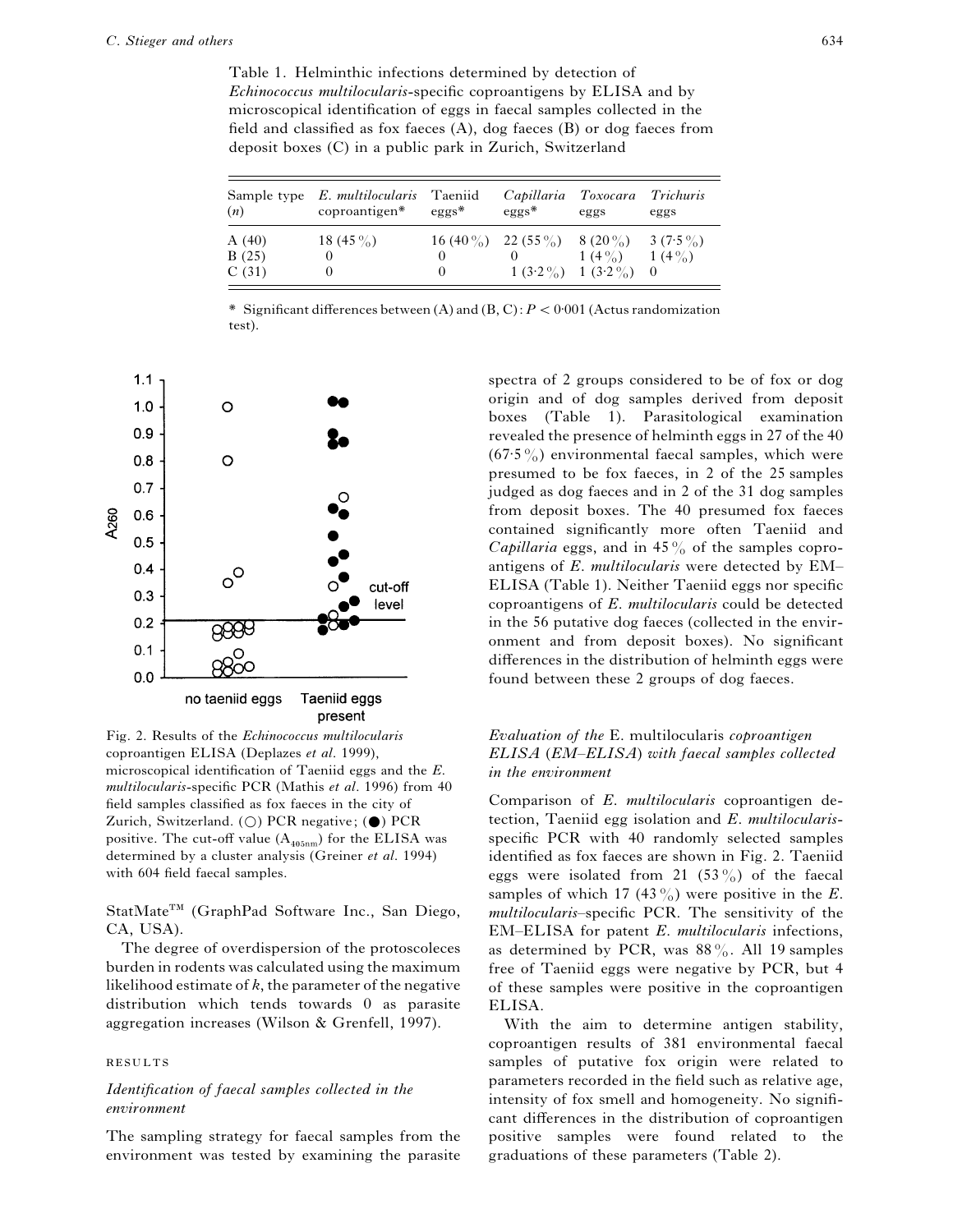Table 2. Detection of *Echinococcus multilocularis* coproantigens in 381 faecal samples collected in the field and classified as fox faeces in relation to increasing graduations of relative age (estimated by morphology and humidity), intensity of fox smell and homogeneity as judged in the field

|                                                                           | Increasing graduation                                  |                                                        |                                                                                       |                                                       |  |
|---------------------------------------------------------------------------|--------------------------------------------------------|--------------------------------------------------------|---------------------------------------------------------------------------------------|-------------------------------------------------------|--|
| Parameters                                                                |                                                        | $++$                                                   | $++$<br>No. of samples $\binom{0}{0}$ <i>E. multilocularis</i> coproantigen positive) | $+ + + +$                                             |  |
| Relative age*<br>Smell intensity <sup>+</sup><br>Homogeneity <sup>1</sup> | 21 (28.6 $\%$ )<br>131 (32.8 $\%$ )<br>39 (35.9 $\%$ ) | 113 $(33.6\%)$<br>113 (33.6 $\%$ )<br>135 (39.3 $\%$ ) | 222 (33.3 $\%$ )<br>107 (33.6 $\%$ )<br>171 $(28.6\%)$                                | 25 (32.0 $\%$ )<br>30 (30.0 $\%$ )<br>36 (27.8 $\%$ ) |  |

\* Estimated age:  $+$  less than 2 days;  $++++$ : older than 1 week.

 $\dagger$  + No typical fox smell;  $++++$  intense fox smell.

 $\ddagger$  + Most components macroscopically identifiable (fruit remnants, feathers,

hair, etc.);  $++++$  homogenous faeces without identifiable components.



Fig. 3. Spatial and seasonal differences in the incidence of *Echinococcus multilocularis* coproantigens (Deplazes *et al*. 1999) in 604 field samples classified as fox faeces collected from December 1998 to October 2000 in 3 zones of the city of Zurich, Switzerland  $\binom{0}{0}$  coproantigen positive samples and  $95\%$  CI). Significant spatial (\*) and seasonal (winter: November–February, spring: March–June; summer}autumn: July–October) (\*\*) differences are marked with asterisks (*P* values after Bonferoni corrections:  $P < 0.01$ ,  $\chi^2$  test).

# *Coproantigens in fox faecal samples collected in the environment*

*Spatial and seasonal differences*. Of the 604 tested fox faecal samples 156 (25.8%) were positive in the EM–ELISA. The proportion of coproantigen-positive faeces was higher in the border and periurban zone than in the urban zone. These spatial differences were highly significant for faeces sampled during winter and spring (Fig. 3). Samples from the border zone collected during the winter months (November–February) had significantly more coproantigen-positive results  $(45.2\%)$  than samples of other seasons  $(21.9-23.7\%)$ . The same tendency was observed for the periurban zone. Coproantigenpositive faeces of the urban zone were mainly found in the periphery of this zone whereas in more central parts nearly no coproantigen-positive faeces could be found (Fig. 1B).

# E. multilocularis *and* Taenia *spp*. *in rodents*

At necropsy, liver lesions were observed in 277 of 889 dissected *A*. *terrestris* and in 3 *C*. *glareolus*, 1 *Microtus* sp. and 1 *Apodemus* sp. (Table 3). Prevalence of *E. multilocularis* (protoscoleces and/or PCR positive) was  $9.1\%$  (81/889) for *A. terrestris*. The prevalence in 83 trapped *C*. *glareolus* was significantly lower  $(2.4\frac{9}{0}; P<0.05, \gamma^2$  test) than in *A*. *terrestris*. Liver lesions of *Apodemus* sp. (1}154) and *Microtus* sp. (1}29) were negative in the *E*. *multilocularis*-specific PCR.

Metacestodes of *E*. *multilocularis* containing protoscoleces were found in 26 *A*. *terrestris* with numbers ranging between 14 and 244 400 resulting in a total biomass of 926 239 protoscoleces (Fig. 4). The maximum likelihood estimate of  $k = 0.28$  indicates that the protoscoleces burden in *A*. *terrestris* is heavily overdispersed. Protoscoleces numbers below 1000 were found in 8 (31%) *A*. *terrestris* which harboured  $0.2\%$  (1779 protoscoleces) of the total biomass. Three animals  $(12\%)$ , with metacestodes containing more than 100 000 protoscoleces (120000; 240000; 244400), carried 69% of the total biomass. In 83 *C*. *glareolus* investigated, 1 animal harboured *E*. *multilocularis* metacestode tissue containing 108 000 protoscoleces, whereas the small lesion in the second animal was identified by PCR only. All 27 lesions with protoscoleces showed clear positive PCR results.

## *Prevalence of* Taenia *spp*.

The prevalence of *T*. *crassiceps* and *T*. *taeniaeformis* in *A. terrestris* was  $2.0\%$  (18/889) and 12 $\cdot$ 1%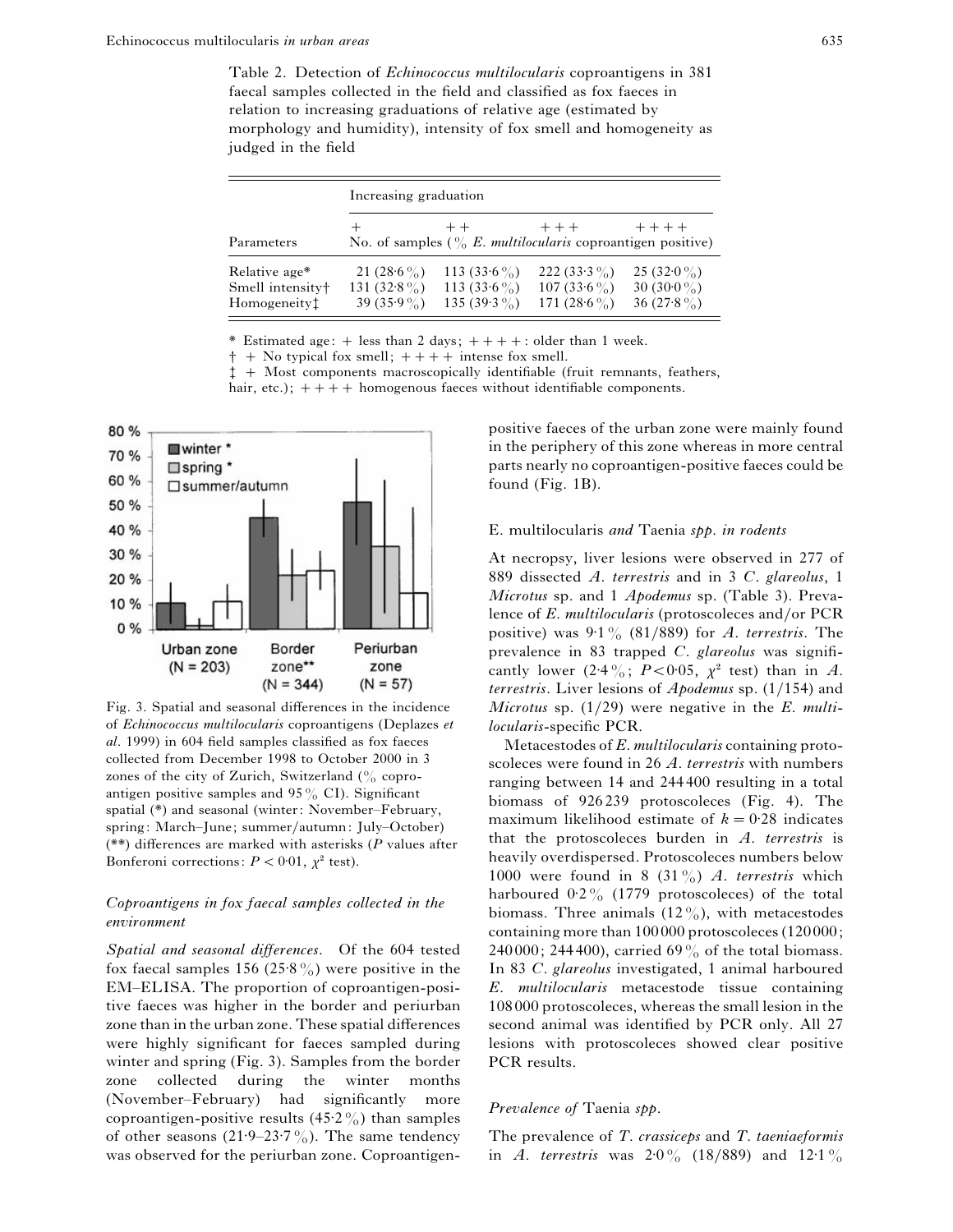Table 3. Macroscopically visible liver lesions and detection of *Taenia taeniaeformis* and *Echinococcus multilocularis* metacestodes in 1155 rodents (*Arvicola terrestris*, *Clethrionomys glareolus*, *Microtus* sp. and *Apodemus* sp.) trapped in the city of Zurich, Switzerland

| Rodent species<br>(no. investigated) | No. of liver<br>lesions | T. taeniaeformis<br>strobilocerci | E. multilocularis<br>protoscoleces | Lesions* investigated by EM-PCR |          |
|--------------------------------------|-------------------------|-----------------------------------|------------------------------------|---------------------------------|----------|
|                                      |                         |                                   |                                    | Positive                        | Negative |
| A. terrestris (889)                  | $277+$                  | 108 $(12.1\%)$                    | $26(2.9\%)$                        | 55 $(6.2\%)$                    | 106      |
| $C.$ glareolus $(83)$                |                         |                                   | 1 $(1.2\%)$                        | 1 $(1.2\%)$                     |          |
| Microtus sp. $(29)$                  |                         |                                   |                                    |                                 |          |
| <i>Apodemus</i> sp. $(154)$          |                         |                                   |                                    |                                 |          |

(Unidentifiable lesions were examined with an *E*. *multilocularis*-specific PCR.)

\* Morphologically unidentifiable lesions tested with EM–PCR modified according to Dinkel *et al*. (1998).

† 18 animals with 2 types of lesions.



Fig. 4. Numbers of *Echinococcus multilocularis* protoscoleces (total number: 926239) in 26 infected *Arvicola terrestris* trapped in the city of Zurich, Switzerland.

(108}889), respectively (Table 3). Metacestodes of *T*. *taeniaeformis* were found in liver tissue only, whereas *T*. *crassiceps* metacestodes were detected in pleural and peritoneal cavities and subcutaneous cysts. More than 1 metacestode species was found in 15 *A*. *terrestris* of which 8 carried *E*. *multilocularis* and *T*. *taeniaeformis* metacestodes and 1 animal carried metacestodes of all 3 species.

# *Prevalence of* E. multilocularis *in* A. terrestris *in relation to sex and age*

In 734 adult *A*. *terrestris*, significantly higher prevalences of *E*. *multilocularis* (10 $\cdot$ 7%; CI [95%]: 8±6–13±2) and *T*. *taeniaeformis* (14%; CI [95%]:  $11·6–16·7$ ) were detected as compared to 155 subadults/juveniles  $(1.3\%$  and  $3.2\%$ , respectively;  $\chi^2$  test:  $P < 0.001$  and  $P < 0.0001$ . Differences in the prevalence of both cestodes related to sex were neither found in adult nor in subadult/ juvenile *A. terrestris* ( $\chi^2$ -test:  $P > 0.05$ ).

# *Prevalence of* E. multilocularis *in* A. terrestris, *spatial and seasonal differences*

*E*. *multilocularis*-infected *A*. *terrestris* were detected in 9 of 10 trapping sites with prevalences ranging from  $4.3\%$  up to  $20.9\%$  (Fig. 1). The Actus randomization test revealed significant differences in the prevalence of *E*. *multilocularis* between the trapping sites  $(P = 0.019)$ . Animals harbouring *T*. *taeniaeformis* metacestodes were caught in all 10 areas (data not shown). The prevalence of *E*. *multilocularis* in 734 adult *A*. *terrestris* did not vary between the different seasons (Table 4). The same was observed for animals with protoscoleces. Prevalence of fully developed *T*. *taeniaeformis* strobilocerci was higher from November to February than in other months. However, due to Bonferoni corrections, this difference was not significant  $(P > 0.05)$ .

## **DISCUSSION**

The existence of an urban cycle of *E*. *multilocularis* in the city of Zurich has recently been described with a significantly lower prevalence of the parasite in foxes from urban areas as compared to those from the surrounding zone (Hofer *et al*. 2000). In the present study we observed a similar geographical distribution of the infection pressure as was obvious from the investigation of 604 faecal samples collected in the environment. Different factors may contribute to this difference of the parasite distribution. Preliminary results of radiotracking of foxes in our study area document small homerange sizes between 30 ha and 42 ha (Deplazes *et al*. 2002), which are in the range of those observed in urban areas in England (Harris & Rayner, 1986). Therefore, foxes living within the built-up area in a certain distance to the border zone do not roam these latter habitats, where good conditions for the development of vole populations exist. This assumption is supported by the fact that coproantigen-positive faeces from the urban zone were found mainly in the periphery of this area. Significant seasonal differences in the detection of *E*. *multilocularis* in faecal samples were only found in the border zone of the city, where the percentage of positive faecal samples was higher during winter months. Correspondingly, foxes from the same study area had also higher prevalences in winter (Hofer *et*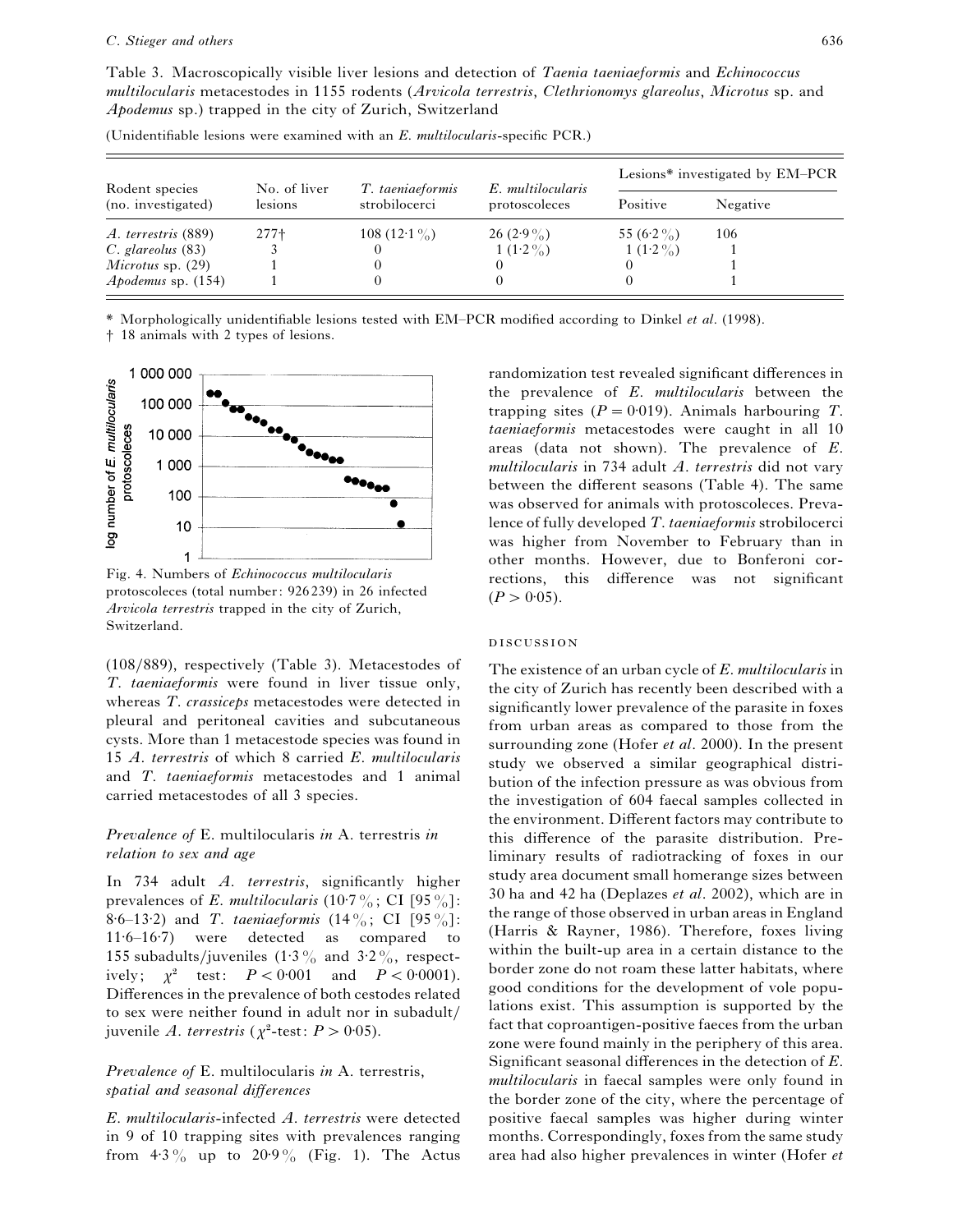|               |                   |                              |                           | E. multilocularis positive |                    |
|---------------|-------------------|------------------------------|---------------------------|----------------------------|--------------------|
| Period*       | No. of<br>animals | T. taeniaeformis<br>positive | T. crassiceps<br>positive | Total                      | With protoscoleces |
| Winter        | 146               | $20.3\%$                     | $3.4\%$                   | $12.3\%$                   | $3.4\%$            |
| Spring        | 141               | $14.2\%$                     | 4.3 $\%$                  | $9.9\%$                    | $3.5\%$            |
| Summer/autumn | 447               | $12.3\%$                     | $1.6\%$                   | $10.5\%$                   | $3.6\%$            |

Table 4. Seasonal differences in the prevalence of *Taenia taeniaeformis*, *T*. *crassiceps* and *Echinococcus multilocularis* in 734 adult *Arvicola terrestris* trapped between August 1999 and November 2000

\* Winter: November–February; spring: March–June; summer}autumn: July–October.

*al*. 2000). In contrast to this study, Morishima *et al*. (1999) did not find significant seasonal differences in the percentage of *E*. *multilocularis* coproantigenpositive faeces. As red foxes are known to be opportunistic feeders, predation on rodents may differ seasonally. In suburban foxes in London (Great Britain), stomachs revealed higher percentages of mammals in autumn and winter (Harris, 1981).

Investigations on potential intermediate hosts of *E*. *multilocularis* are important to localize the cycle because voles are known to have small home ranges (Saucy & Schneiter, 1997). Therefore, infected voles represent a biological marker for the contamination of the ground in a distinct area. *A*. *terrestris* was the rodent species with the highest prevalence of *E*. *multilocularis* in our study. The only other infected species was *C*. *glareolus* with a significantly lower prevalence. *Apodemus* spp. have not yet been shown to be suitable intermediate hosts for *E*. *multilocularis* in central Europe (Rausch, 1995). This is confirmed by our results, as none of the 154 *Apodemus* sp., which were mostly trapped near sites with high prevalences of *E*. *multilocularis* in *A*. *terrestris*, were infected with the parasite. *Microtus* spp. are significantly involved in the transmission of *E*. *multilocularis* in Europe (Bonnin *et al*. 1986; Delattre, Giraudoux & Quere, 1990; Gottstein *et al*. 2001). In our study area, however, none of our trapping sites revealed a high activity of *Microtus* species suggesting that *Microtus* sp. might not be as common as *A*. *terrestris* in the city of Zurich. However, the sample size  $(N = 29)$  for this species was too small for definitive conclusions concerning the involvement of this species in the local cycle.

The high prevalence of *A*. *terrestris* suggests a major role in the perpetuation of the *E*. *multilocularis* cycle in the area investigated, which is supported by gut analysis of urban foxes (Gloor, unpublished data) revealing *A*. *terrestris* as the most frequent rodent in fox stomachs from Zurich. Furthermore, 47 fox faecal samples were discovered directly on vole ground systems of *A*. *terrestris* where signs of predation activities of carnivores were observed. Hence, the marking behaviour of red foxes seems to play an important role in the transmission of *E*. *multilocularis*.

The prevalences of *E*. *multilocularis* in *A*. *terrestris* varied significantly between the different trapping sites but were generally high (up to  $20.9\%$ ) compared to other studies (Eckert *et al*. 2001*a*). *E*. *multilocularis* infected *A*. *terrestris* were found in 9 of 10 trapping sites in the border zone, which was highly contaminated with *E*. *multilocularis* coproantigen-positive faecal samples. We therefore assume that the transmission of *E*. *multilocularis* is not concentrated in so-called 'hot-spots' but occurs in extended areas along the border of the built-up area of the city.

In this area, free-ranging dogs and cats are common which could acquire infections with *E*. *multilocularis*. The presence of *T*. *taeniaeformis* in *A*. *terrestris* populations in all trapping areas along the border zone, and the fact that *T*. *taeniaeformis* was not found in foxes in this area (Hofer *et al*. 2000), indicates a considerable predation pressure of domestic cats on *A*. *terrestris*.

There is only scarce information about seasonal variation in prevalence of *E*. *multilocularis* in intermediate hosts. In our study, no differences in adult rodents were observed which is in agreement with findings from France (Massif Central, Auvergne) for *A. terrestris* (Pétavy & Deblock, 1983).

Protoscoleces were found in 32% of the *E*. *multilocularis* infected *A*. *terrestris* resulting in an overall prevalence of  $3.5\%$ , which is within the range described in earlier surveys  $(0.2–8.3\%;$  Gottstein *et al*. 1996; Hofer *et al.* 2000; Pétavy & Deblock, 1983). Again, no seasonal differences of prevalences of fertile cysts were observed. To the best of our knowledge, no studies have so far been published on the numbers of protoscoleces of *E*. *multilocularis* in wild rodents. In the present study, there was a huge overdispersion of protoscoleces with a range from few (14) up to 244 400 per rodent host. From the 26 *Arvicola*, 69% harboured more than 1000 protoscoleces per animal.

Until recently, monitoring of the infection pressure of *E*. *multilocularis* in endemic areas was performed by parasite identification in definitive hosts at necropsy. However, data collection was strongly influenced by hunting regulations (e.g. close seasons, protected areas) and especially difficult in periurban and urban settings. As faecal samples of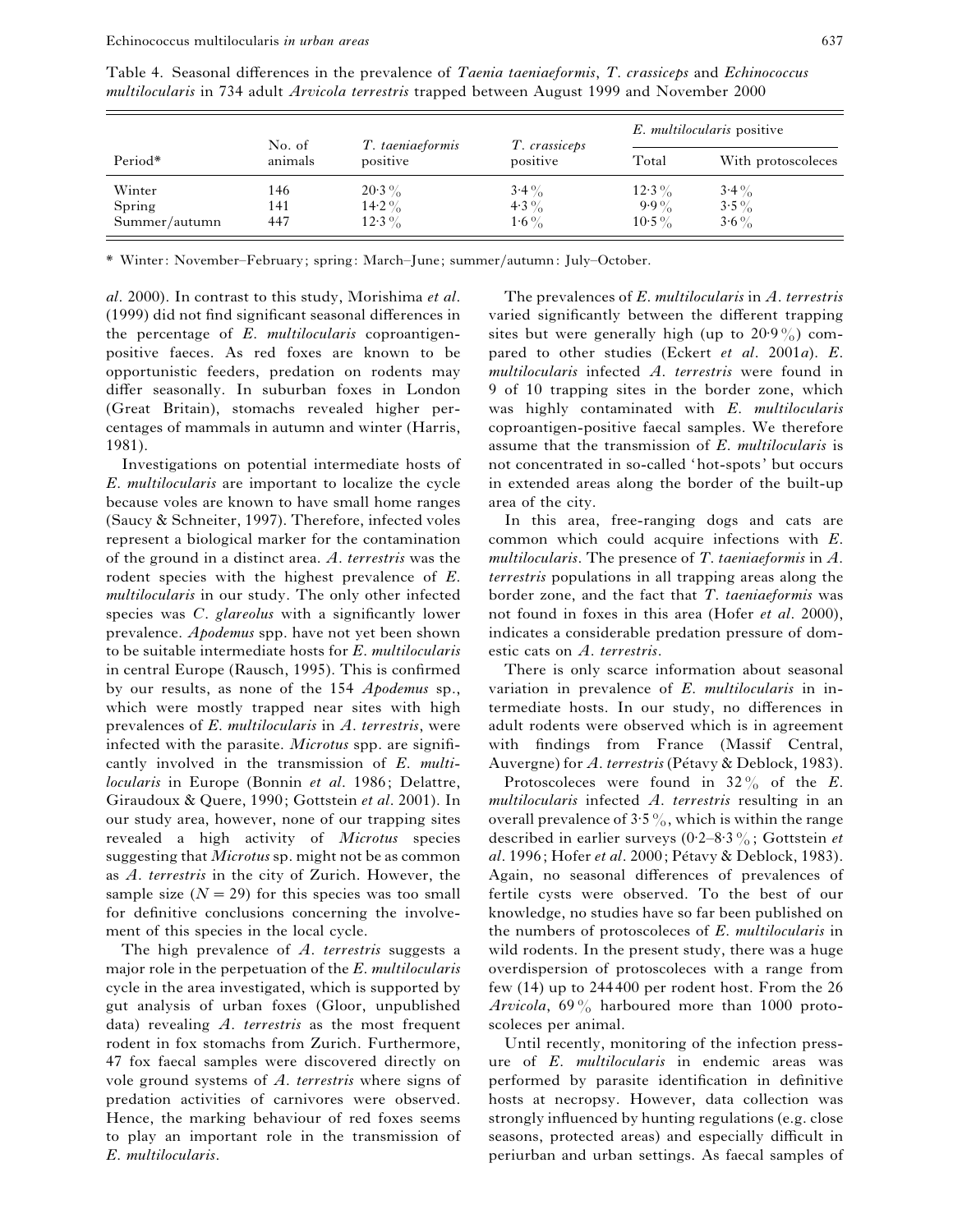## *C*. *Stieger and others* 638

foxes can easily be collected in the environment, the identification of the presence of *E*. *multilocularis* in such samples by parasite-specific coproantigen detection (Craig, Rogan & Allan, 1996; Morishima *et al*. 1999; Eckert *et al*. 2001*b*) or copro-DNA (Mathis & Deplazes, 2002) opened up a new strategy for the direct assessment of the environmental contamination in a defined area.

Nevertheless, the strategy for collecting specifically fox faecal samples had to be scrutinized, as fox faeces may be confused, particularly with dog faeces, which are very frequent in urban areas. Our results clearly confirm that differentiation of dog and fox faeces can reliably be achieved.

The EM–ELISA used in this study was originally validated with intestinal contents of foxes (Deplazes *et al*. 1999). A cluster analysis (Greiner *et al*. 1994) of our fox environmental samples yielded an intrinsic cut-off value  $(A_{405nm})$  slightly higher than in the former study. This might be due to different environmental influences on these faeces. The evaluation of this proceeding by isolating taeniid eggs followed by PCR identification (Mathis *et al*. 1996) in 40 of these samples resulted in a sensitivity of  $88.2\%$  for patent infections, which is comparable to the sensitivity of  $83.6\%$  determined with intestinal contents of 55 infected foxes (Deplazes *et al*. 1999). In 4 of 40 samples free of taeniid eggs DNA amplification by PCR was negative, but the EM– ELISA was positive due to either cross-reactions or the presence of prepatent infections that cannot be detected with our PCR strategy (Mathis *et al*. 1996). False negative results of the EM–ELISA can be explained with the high proportion of foxes infected with low worm burdens in the study area (Hofer *et al*. 2000). Neither the relative age of samples nor the intake of different food affected the detection of *E*. *multilocularis* coproantigens. This is consistent with observations made with the same coproantigen test with environmental faecal samples from rural endemic areas in France (Raoul *et al*. 2001). Stability of helminth coproantigens has been documented in 2 studies: *T*. *hydatigena* antigens were stable for at least 5 days at room temperature (Deplazes *et al*. 1990), and the detection of *E*. *granulosus* coproantigens was not influenced by exposing the faeces during 6 days and nights to sun-exposed places in the Australian Capital Territory (Jenkins *et al*. 2000).

Little is known about the correlation of the infection pressure of *E*. *multilocularis* on the incidence of human AE. Gottstein *et al*. (2001) found an increased seroprevalence in blood donors living in an *E*. *multilocularis* 'hot spot' area over a period of 10 years without increase in clinical cases. There are no indications of a higher incidence of alveolar echinococcosis in urban dwellers in Switzerland (Renner-Schneiter *et al*. 2000), but the recent invasion of foxes in urban habitats (Gloor *et al*. 2001), and the considerable contamination of this area with *E*. *multilocularis*-infected fox faeces, could change the situation. Urban inhabitants use the border zone of the built-up area intensively for recreational activities, and this zone may therefore represent an area of increased risk for acquiring AE. Furthermore, the many free-roaming domestic cats and dogs in this area might prey on infected voles and hence could represent a potential source of infection for humans (Eckert & Deplazes, 1999). Based on the incubation time of 5–10 years in humans, changes in the epidemiology of AE would only be noticed in a long-term surveillance which could be achieved in the framework of a reporting system.

The cycle of *E*. *multilocularis* in urban settings seems to be determined by the small homeranges of foxes and the distribution of suitable intermediate hosts. Therefore, local interaction in the cycle reducing the infection pressure in defined areas (e.g. public parks, swimming pool areas, private gardens) should be feasible. Field studies in Zurich on the control of the *E*. *multilocularis* infection in urban areas, by distributing praziquantel-containing baits manually, are currently being carried out.

The authors thank all collaborators involved in the Integrated Fox Project. We especially thank Christian Stauffer and the game wardens of the city of Zurich for their assistance and for their generous collaboration. We thank Professor J. Eckert for valuable comments on the manuscript. The study was supported by the Swiss Federal Veterinary Office (FVO Nr. 1.99.03) and the Swiss National Science Foundation (grant no. 31-47031.96). This work represents the dissertation of Claudia Stieger, veterinarian.

#### REFERENCES

- AMMANN, R. W. & ECKERT, J. (1996). Cestodes: *Echinococcus*. In *Parasitic Diseases of the Liver and Intestines* (ed. Weinstock, J. W.), pp. 655–689. Gastroenterology Clinics of North America, W.B. Saunders Company, Philadelphia.
- ARTOIS, M. (1997). Managing problem wildlife in the 'Old World': a veterinary perspective. *Reproduction*, *Fertility*, *and Development* **9**, 17–25.
- AUER, H. & ASPÖCK, H. (1991). Incidence, prevalence and geographic distribution of human alveolar echinococcosis in Austria from 1854 to 1990. *Parasitology Research* **77**, 430–436.
- BONNIN, J. L., DELATTRE, P., ARTOIS, M., PASCAL, M., AUBERT, M. F. & PETAVY, A. F. (1986). Contribution à la connaissance des hôtes intermédiaires d'*Echinococcus multilocularis* dans le nord-est de la France. Description des lésions trouvées chez 3 espèces de rongeurs naturellement infectés. *Annales de Parasitologie Humaine et Comparée* 61, 235-243.
- CRAIG, P. S., ROGAN, M. T. & ALLAN, J. C. (1996). Detection, screening and community epidemiology of taeniid cestodes zoonoses: cystic echinococcosis,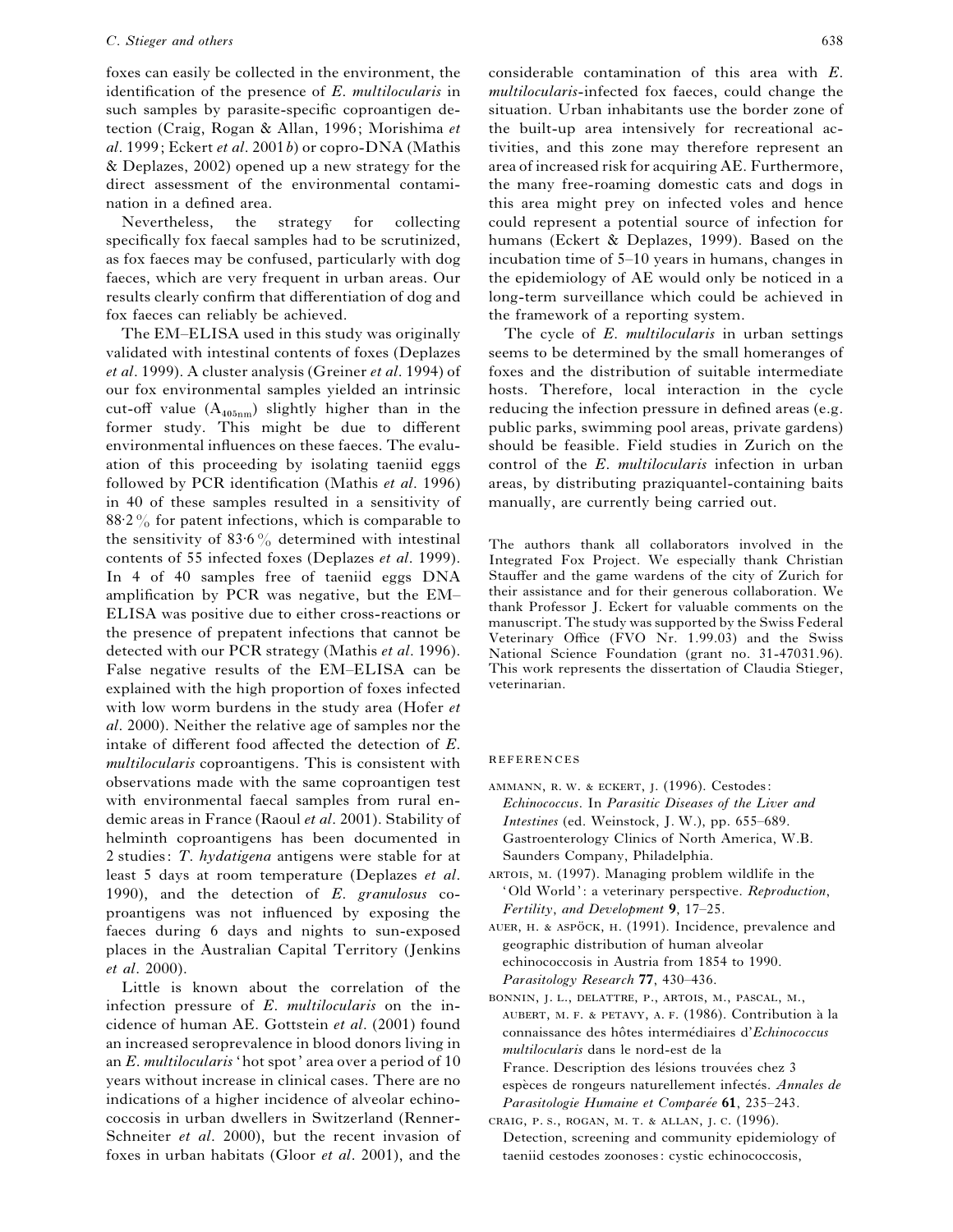Echinococcus multilocularis *in urban areas* 639

alveolar echinococcosis and neurocysticercosis. *Advances in Parasitology* **38**, 169–250.

DELATTRE, P., GIRAUDOUX, P. & QUERE, J.-P. (1990). Conséquences épidémiologiques de la réceptivité d'un nouvel hôte intermédiaire de Taenia multiloculaire (*Echinococcus multilocularis*) et de la localisation spatiotemporelle des rongeurs infestés. Comptes  $r$ endues de l'académie des sciences serie III, Sciences de *la vie* **310**, 299–344.

DEPLAZES, P. & ECKERT, J. (2001). Veterinary aspects of alveolar echinococcosis – a zoonosis of public health significance. *Veterinary Parasitology* **98**, 65–87.

DEPLAZES, P., GOTTSTEIN, B., STINGELIN, Y. & ECKERT, J. (1990). Detection of *Taenia hydatigena* copro-antigens by ELISA in dogs. *Veterinary Parasitology* **36**, 91–103.

DEPLAZES, P., ALTHER, P., TANNER, I., THOMPSON, R. C. & ECKERT, J. (1999). *Echinococcus multilocularis* coproantigen detection by enzyme-linked immunosorbent assay in fox, dog, and cat populations. *Journal of Parasitology* **85**, 115–121.

- DEPLAZES, P., GLOOR, S., STIEGER, C. & HEGGLIN, D. (2002). Urban transmission of *Echinococcus multilocularis*. In *Cestode Zoonoses : Echinococcosis and Cysticercosis. An Emergent and Global Problem* (ed. Craig, P. & Pawlowski, Z. S.), pp. 287–298. IOS Press, Amsterdam.
- DINKEL, A., VON NICKISCH-ROSENEGK, M., BILGER, B., MERLI, M., LUCIUS, R. & ROMIG, T. (1998). Detection of *Echinococcus multilocularis* in the definitive host: coprodiagnosis by PCR as an alternative to necropsy. *Journal of Clinical Microbiology* **36**, 1871–1876.
- ECKERT, J. & DEPLAZES, P. (1999). Alveolar echinococcosis in humans: the current situation in central Europe and the need for countermeasures. *Parasitology Today* **15**, 315–319.
- ECKERT, J., SCHANTZ, P. M., GASSER, R. B., TORGERSON, P. R., BESSONOV, A. S., MOVSESSIAN, S. O., THAKUR, A., GRIMM, F. & NIKOGOSSIAN, M. A. (2001 *a*). Geographic distribution and prevalence. In *WHO*}*OIE Manual on Echinococcosis in Humans and Animals : a Public Health Problem of Global Concern* (ed. Eckert, J., Gemmell, M. A., Meslin, F.-X. & Pawlowski, Z. S.), pp. 100–142. World Organization for Animal Health, Paris.
- ECKERT, J., DEPLAZES, P., CRAIG, P. S., GEMMELL, M. A., GOTTSTEIN, B., HEATH, D., JENKINS, D. J., KAMIYA, M. & LIGHTOWLERS, M. (2001 b). Echinococcosis in animals: clinical aspects, diagnosis and treatment. In *WHO*}*OIE Manual on Echinococcosis in Humans and Animals : a Public Health Problem of Global Concern* (ed. Eckert, J., Gemmell, M. A., Meslin, F.-X. & Pawlowski, Z. S.), pp. 72–99. World Organization for Animal Health, Paris.

ESTABROOK, C. B. & ESTABROOK, G. F. (1989). Actus: a solution to the problem of small samples in the analyses of two-way contingency tables. *Historical Methods* **82**, 5–8.

GLOOR, S., BONTADINA, F., HEGGLIN, D., DEPLAZES, P. & BREITENMOSER, U. (2001). The rise of urban fox populations in Switzerland. *Mammal Biology* **66**, 155–164.

- GOTTSTEIN, B., SAUCY, F., WYSS, C., SIEGENTHALER, M., JACQUIER, P., SCHMITT, M., BROSSARD, M. & DEMIERRE, . (1996). Investigations on a Swiss area highly endemic for *Echinococcus multilocularis*. *Applied Parasitology* **37**, 129–136.
- GOTTSTEIN, B., SAUCY, F., DEPLAZES, P., REICHEN, J., DEMIERRE, G., ZÜRCHER, CH., BUSATO, A. & PUGIN, P. (2001). Is a high prevalence of *Echinococcus multilocularis* in wild and domestic animals associated with increased disease incidence in humans? *Emerging Infectious Diseases* **7**, 408–412.
- GREINER, M., FRANKE, C. R., BÖHNING, D. & SCHLATTMANN, . (1994). Construction of an intrinsic cut-off value for the sero-epidemiological study of *Trypanosoma evansi* infections in a canine population in Brazil: a new approach towards an unbiased estimation of prevalence. *Acta Tropica* **56**, 97–109.
- HARRIS, s. (1981). The food of suburban foxes (*Vulpes vulpes*), with special reference to London. *Mammal Review* **11**, 151–168.
- HARRIS, S. & RAYNER, J. M. V. (1986). Urban fox (*Vulpes vulpes*) population estimates and habitat requirements in several British cities. *Journal of Animal Ecology* **55**, 575–591.
- HOFER, S., GLOOR, S., MÜLLER, U., MATHIS, A., HEGGLIN, D. , . (2000). High prevalence of *Echinococcus multilocularis* in urban red foxes (*Vulpes vulpes*) and voles (*Arvicola terrestris*) in the city of Zurich, Switzerland. *Parasitology* **120**, 135–142.
- HOUIN, R., DENIAU, M., LIANCE, M. & PUEL, F. (1982). *Arvicola terrestris* an intermediate host of *Echinococcus multilocularis* in France: epidemiological consequences. *International Journal for Parasitology* **12**, 593–600.
- JENKINS, D. J., FRASER, A., BRADSHAW, H. & CRAIG, P. S. (2000). Detection of *Echinococcus granulosus* coproantigens in Australian canids with natural or experimental infection. *Journal of Parasitology* **86**, 140–145.
- MATHIS, A. & DEPLAZES, P. (2002). The role of PCR-DNA detection of *Echinococcus multilocularis*. In *Cestode Zoonoses : Echinococcosis and Cysticercosis. An Emergent and Global Problem* (ed. Craig, P. & Pawlowski, Z. S.), pp. 195–204. IOS Press, Amsterdam.
- MATHIS, A., DEPLAZES, P. & ECKERT, J. (1996). An improved test system for PCR-based specific detection of *Echinococcus multilocularis* eggs. *Journal of Helminthology* **70**, 219–222.
- MORISHIMA, Y., TSUKADA, H., NONAKA, N., OKU, Y. & KAMIYA, M. (1999). Coproantigen survey for *Echinococcus multilocularis* prevalence of red foxes in Hokkaido, Japan. *Parasitology International* **48**, 121–134.
- PÉTAVY, A. F. & DEBLOCK, S. (1983). Connaissance du foyer Auvergnat d'échinococcose alvéolaire. Recherche de l'hôte intermédiaire, description des lésions. *Annales de Parasitologie Humaine et Comparée* 58, 439–453.
- PÉTAVY, A. F., TENORA, F., DEBLOCK, S. & SERGENT, V. (2000). *Echinococcus multilocularis* in domestic cats in France. A potential risk factor for alveolar hydatid disease contamination in humans. *Veterinary Parasitology* **87**, 151–156.